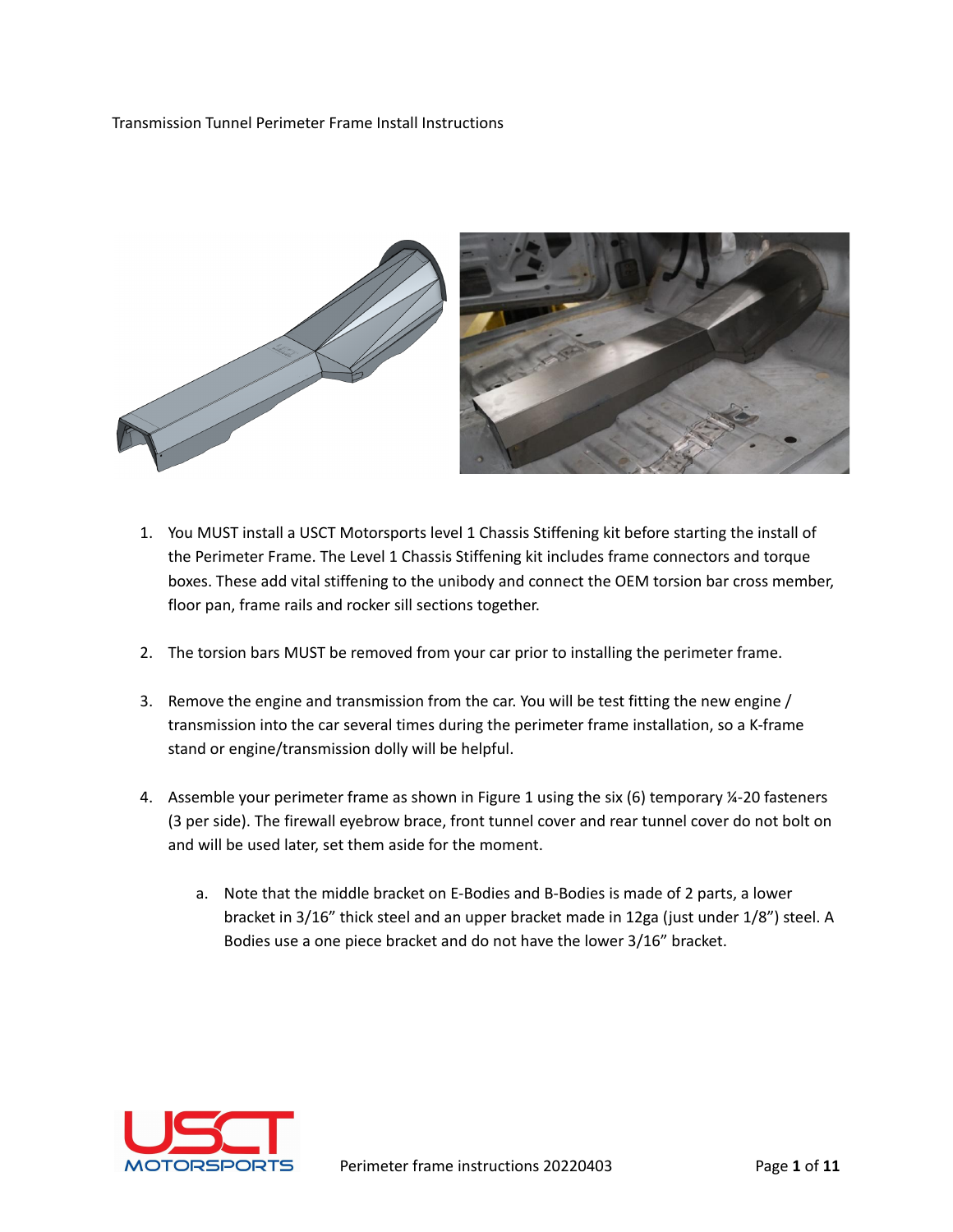

**Figure 1 - Perimeter Transmission Tunnel Frame without covers or firewall eyebrow brace**

5. Place the bolted together Perimeter frame onto the floor of your car, there are notches in the front that will line up with the floor to firewall seam to assist in proper locating front to back. The rear bracket will fit over the factory tunnel to assist in locating left to right.



**Figure 2 Notch to locate perimeter frame to firewall / floor seam.**

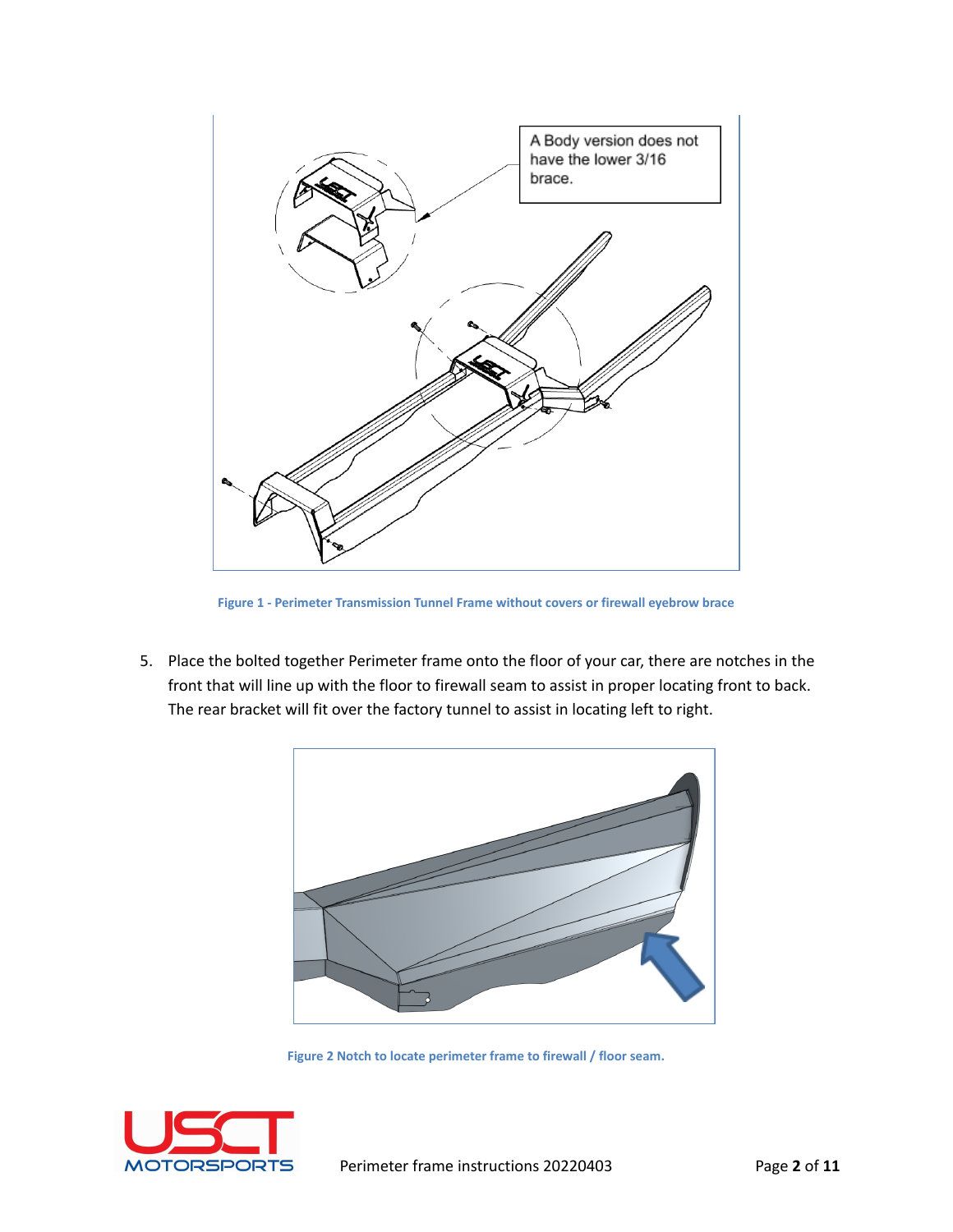- a. Note: If your car is a factory manual floor shift car, you will need to remove the factory shift tunnel cover, the perimeter frame will not fit with the factory manual floor shift tunnel in place.
- 6. Confirm the fit of the Perimeter Frame to your car. You can loosen the six temporary ¼-20 fasteners to adjust the sides to follow the contour of your cars floor. Place the firewall eyebrow brace into position using the two eyebrow brackets and hold the front tunnel cover in place to confirm the fit.
- 7. With the fitment confirmed, you can tack weld the perimeter frame parts together along with the firewall eyebrow brace. Do not weld the frame parts to your car yet. Remove the temporary ¼-20 fasteners and confirm proper fitment of the front tunnel cover and the rear tunnel cover. Correct any miss-alignment or twist now, before you cut the floor or weld the perimeter frame to your car.
	- a. Note: On B-Body cars, the perimeter frame inside flange will hold it off the floor until the OEM floor is removed. You can mark the spots that touch and remove those areas of the floor first until the perimeter frame touches at the floor at the outside perimeter.
- 8. Mark the floor where the perimeter frame and floor meet. Move the perimeter frame out of the way and mark inwards approx.  $\frac{y}{z}$  inside of the first marks. This is the line you will use to cut and remove the transmission tunnel floor.
- 9. With the floor marked for your initial cut, use a cutoff wheel, body saw, jig saw or sawzall to remove the transmission tunnel sheet metal. Use caution near the torsion bar cross member as the sheet metal is double thickness and the cross member itself is very thick metal.



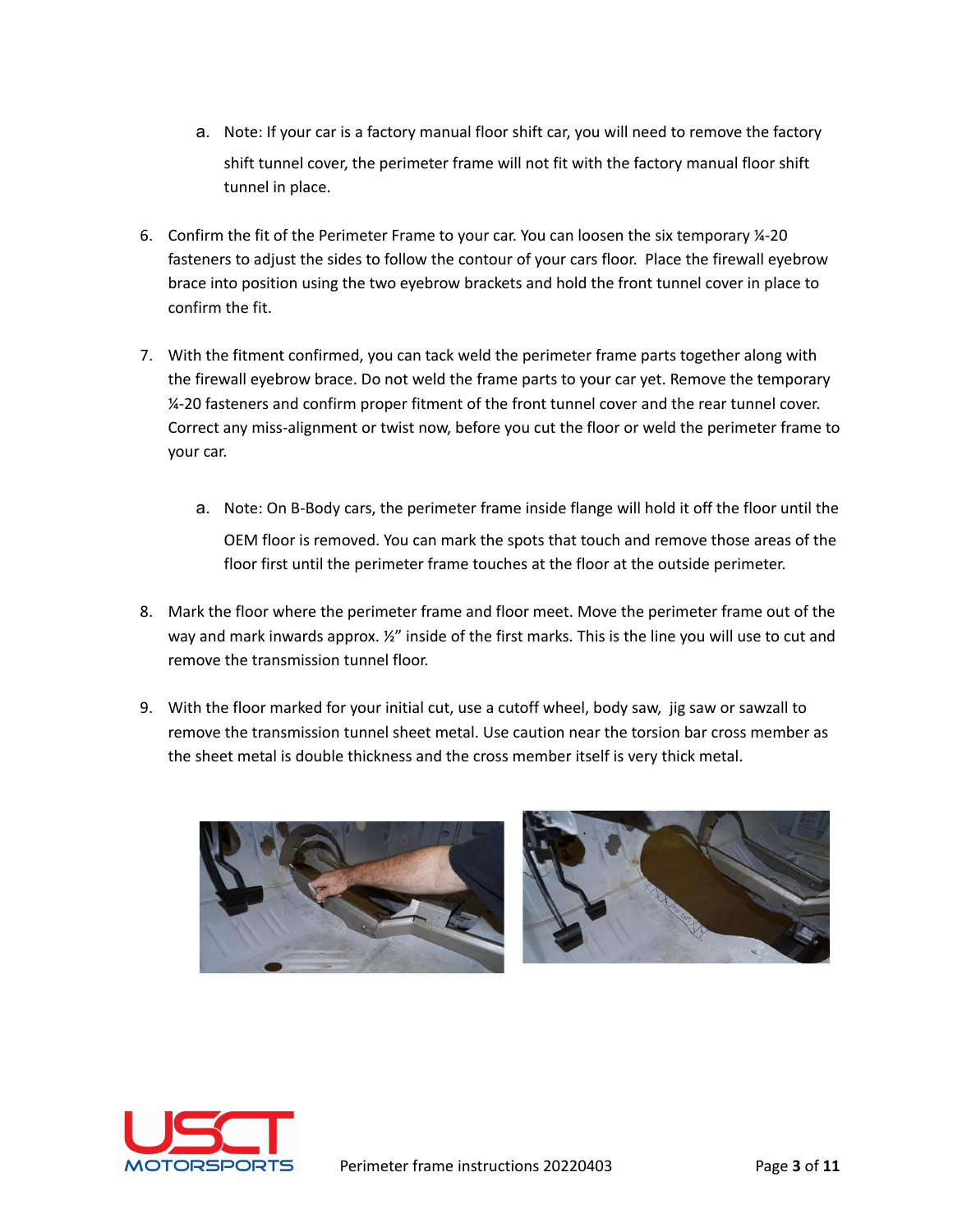- 10. Mark cut lines on the lower cross member brace, cut the OEM factory torsion bar cross member and remove the center section. A sawzall with a long blade works well for cutting through the cross member. Avoid using a plasma cutter or a torch as they leave a very rough cut.
	- a. Note: Some smaller transmissions may not require the center of the factory torsion bar cross member to be cut and removed. Most do. If you are not sure, do a trial fit of the transmission in your car. It is easier to remove more material than to have to weld some back in.
- 11. Trial fit the transmission, cut and remove the center section from the Torsion Bar Crossmember as necessary and confirm fitment and clearance around the transmission. Place the perimeter frame, front firewall eyebrow bracket and covers in place and make sure you have sufficient room for shifters, rod, cables and lines. When you are certain of fitment, you are ready to weld in the perimeter frame and torsion bar cross member block-off plates.
	- a. Note: It is a best practice to wait to cut the transmission tunnel covers for shifter access openings etc. until AFTER the perimeter frame is welded into the car. This ensures the perimeter frame and cover are in the exact correct location before you cut the shifter hole. If you choose not to wait, we do sell replacement tunnel covers!





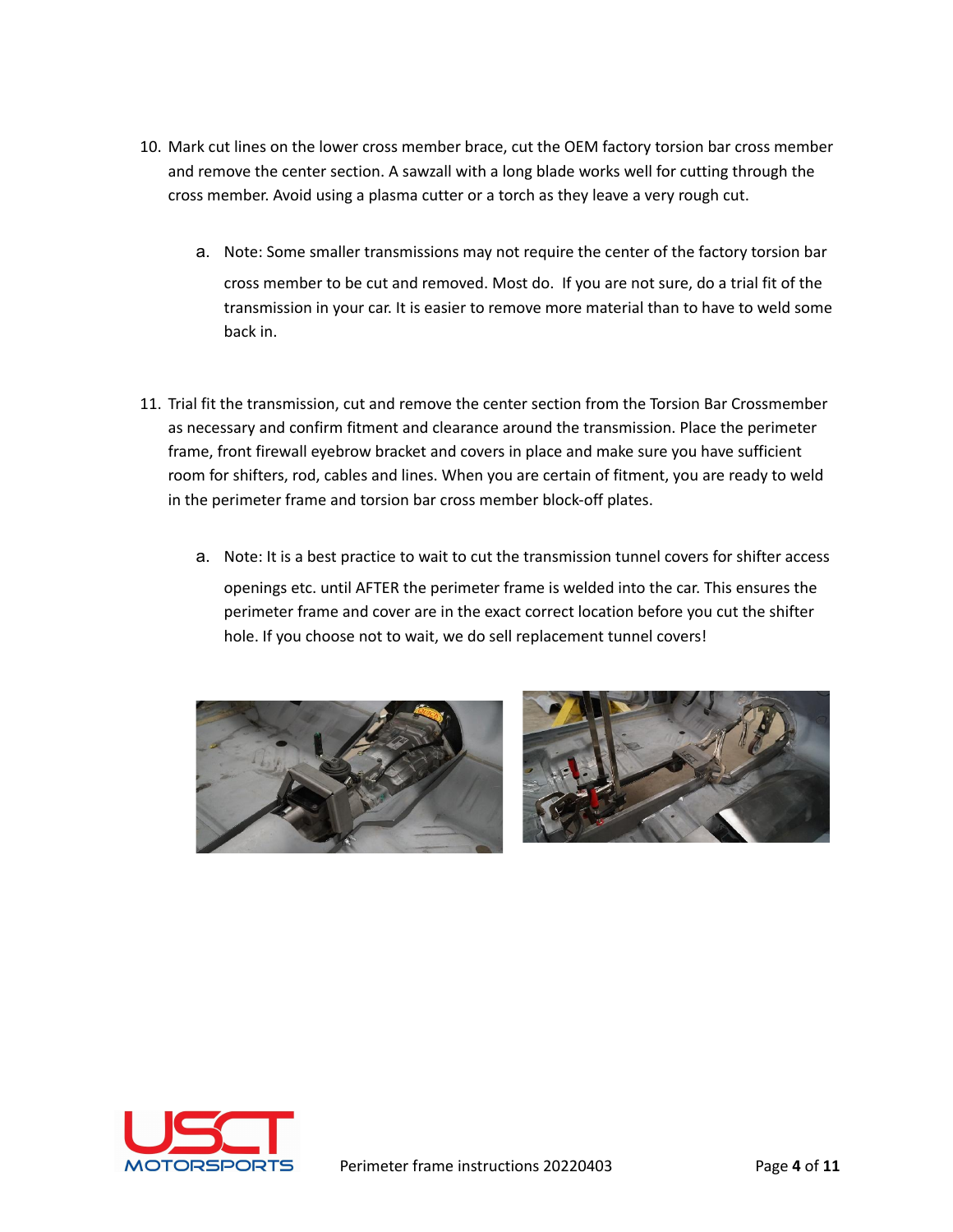- 12. Checklist prior to welding:
	- a. Perimeter frame is touching the floor completely around the perimeter.
	- b. The front firewall eyebrow bracket contacts the firewall and lays flat against it.
	- c. The front transmission cover aligns correctly with the front firewall eyebrow bracket and the perimeter frame.
	- d. The rear transmission cover aligns correctly with the perimeter frame.
	- e. The rear bracket aligns with the transmission tunnel contour and touches completely.
	- f. Transmission fits correctly, has good clearance and is not touching or rubbing.
	- g. Torsion bar cross member block off plates fit correctly with no gaps and touches the middle perimeter frame bracket.
- 13. Tack weld the perimeter frame to the floor of the car, tack weld the front firewall eyebrow bracket in place on the firewall.
- 14. Tack weld the torsion bar cross member block-off plates in position. These plates cap the OEM torsion bar cross member sides where you had cut out the center. The plates are made of 3/16 thick steel and designed to be welded to the remaining OEM torsion bar cross member sides and also to the middle perimeter frame bracket. This creates a very strong structure that replaces the structure you removed when you cut out the torsion bar cross member center. Be sure the plates contact the middle perimeter frame bracket so they can be fully welded later.
- 15. After tack welding, do a final check of the cover alignment. Also confirm the transmission fitment (easier to fix an issue now, before the entire perimeter frame, brackets and braces are fully welded to your car).
- 16. Weld the perimeter frame fully to the factory floor, along the outside edge. Weld the firewall eyebrow brace and rear tunnel brace fully to the floor. Weld the middle brace fully to the perimeter frame. Weld the cross member caps fully to the OEM torsion bar cross member and to the perimeter frame and the middle perimeter frame bracket.

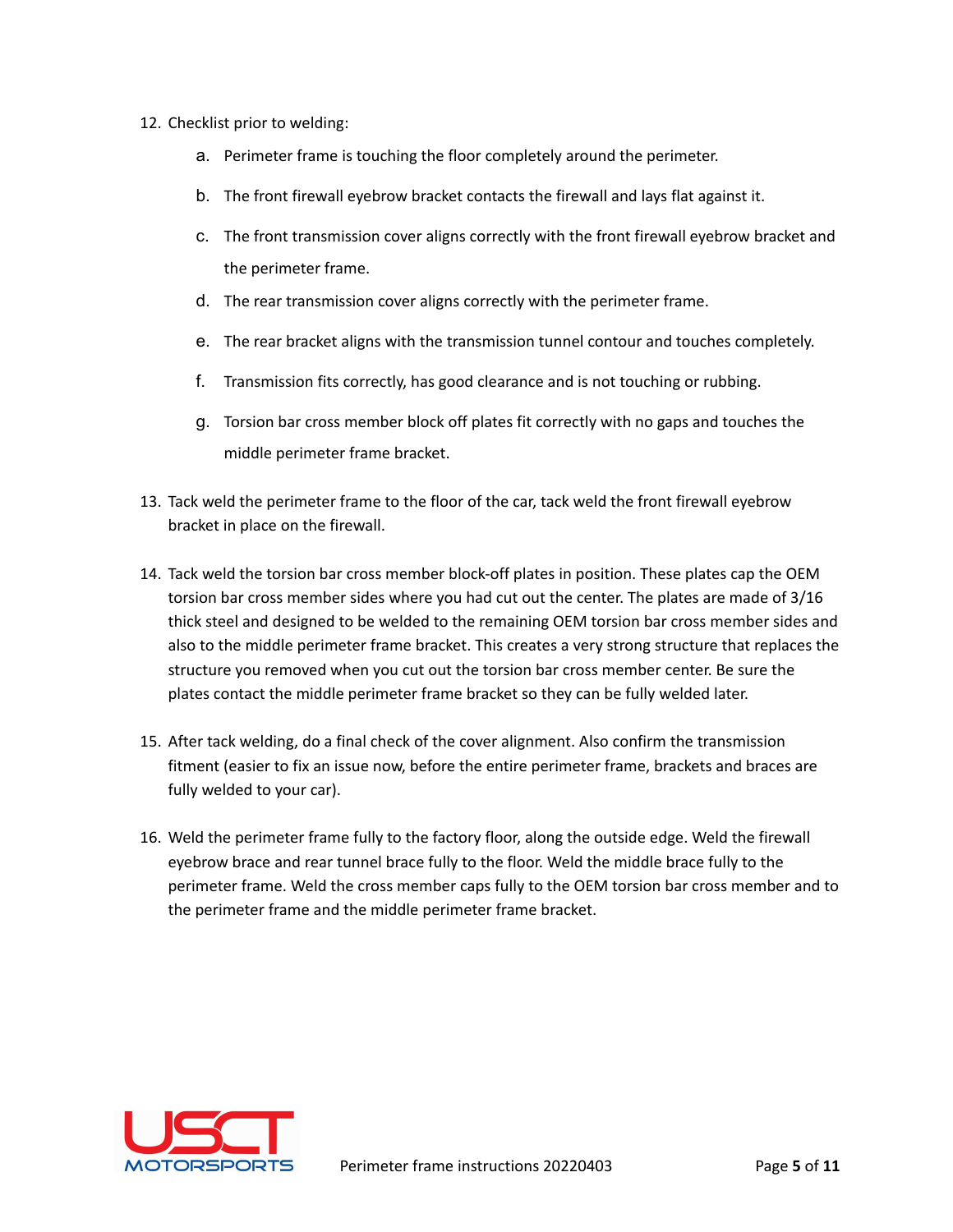

- 17. Now trim excess floor material along the inside edge of the perimeter frame. Weld the inside of the perimeter floor to the factory floor. Grind the inside opening smooth. Yes, this is a lot of weld and you are adding a lot of structure to your car to keep in stiff and strong. Be sure the inside is smooth and free of any areas that can collect dirt or moisture. The bottom of your car is exposed to all road conditions, so be sure it is tight and secure.
- 18. Your perimeter frame is now fully installed into your car, securely welded. Use seam sealer on all the seams to ensure the seams are weather tight.
- 19. Install your engine and transmission. Mark and cut access holes in the tunnel covers for your shifter and any other accessories that need access. It is best to start by drilling a hole and enlarge the hole until your shifter fits with adequate clearance as you move the shifter through all the gears, forward and reverse. Cable type shifters will need only a small hole for the cable to pass through. An accessory shift boot (not included) should be used to seal the hole and allow the shift lever to come through.



20. When the tunnel overs are ready to install, you can either weld them in place like your original factory floor or use a removable fastener for access to the transmission / driveshaft from above. Whichever method you decide to use, please make sure to seal the cover to the perimeter frame so no road debris, bad weather or exhaust fumes are able to get into the passenger compartment.

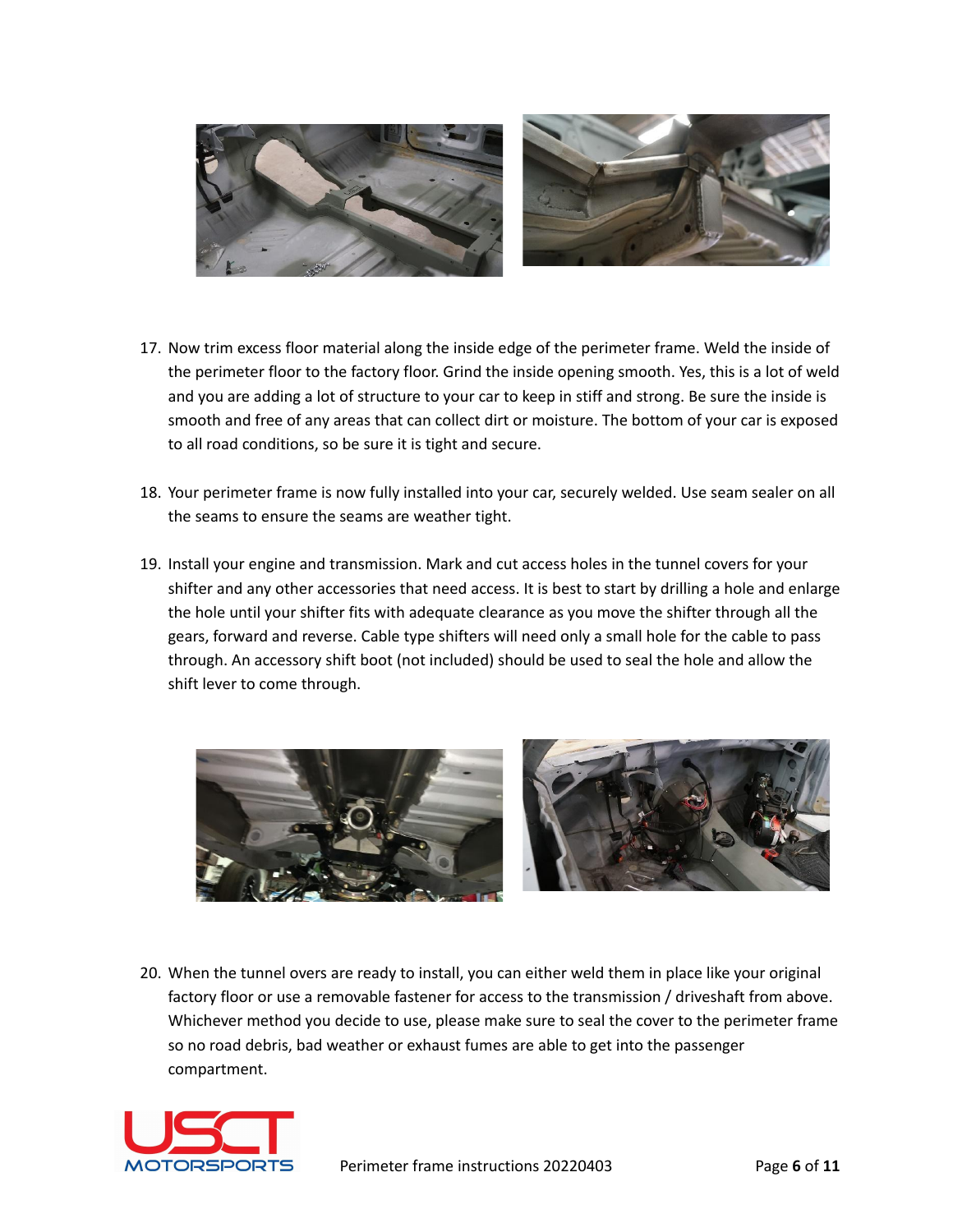#### Sample Exploded View

#### Specific Body styles and Years may vary



- 1. Left side Back
- 2. Right Side Front
- 3. Left Side Front
- 4. Right side Back
- 5. Rear Tunnel Bracket
- 6. Front Firewall Eyebrow
- 7. Middle Tunnel Bracket
- 8. Middle Tunnel Bracket Top
- 9. Left side Eyebrow Connector
- 10. Right side Eyebrow Connector
- 11. Rear Cover
- 12. Front Cover
- 13. ¼-20 assembly screw (multiple)
- 14. Self Taping screw (multiple)
- 15. Crossmember Cap

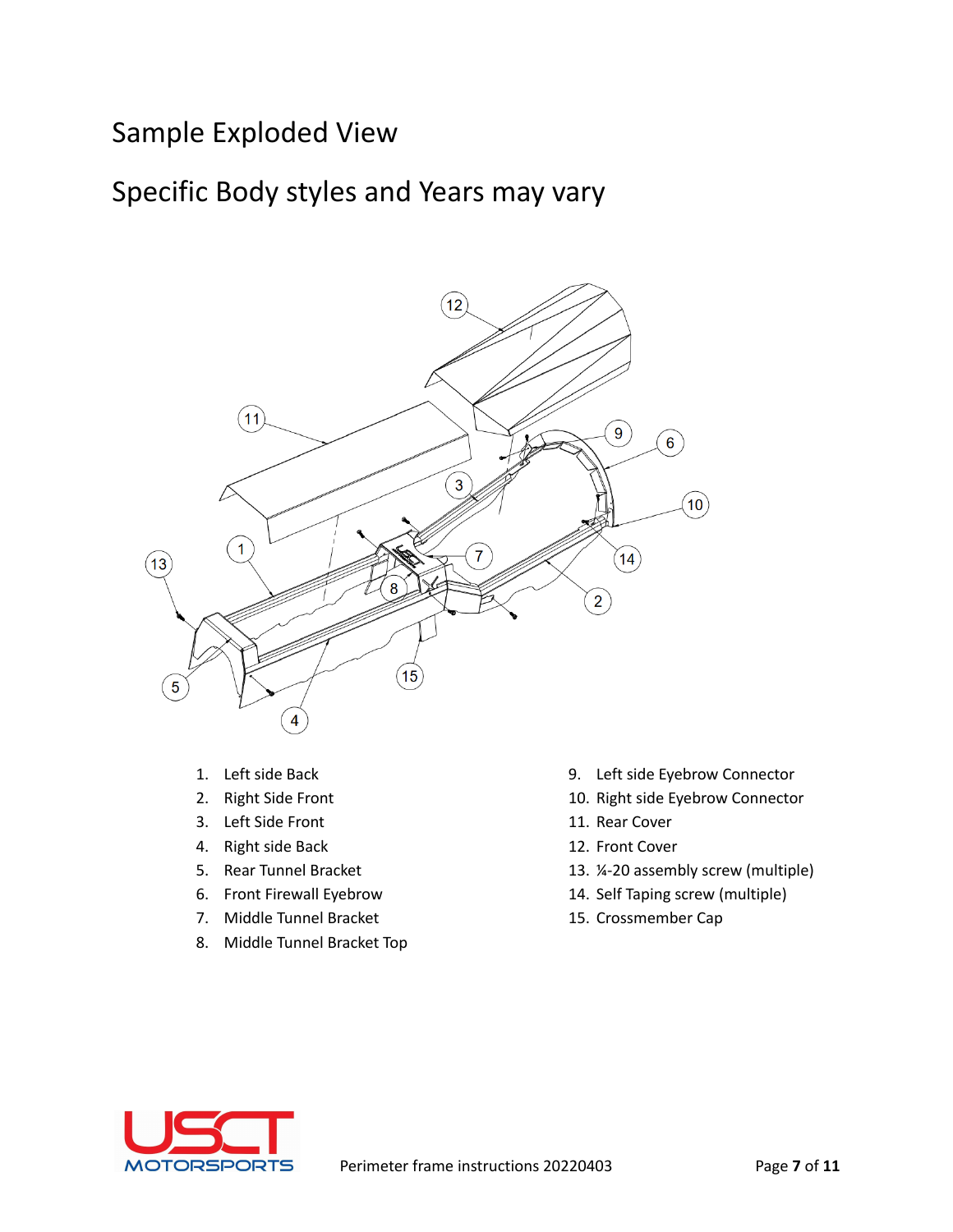## 70-74 E Body Perimeter Frame Dimensions



50.875" long

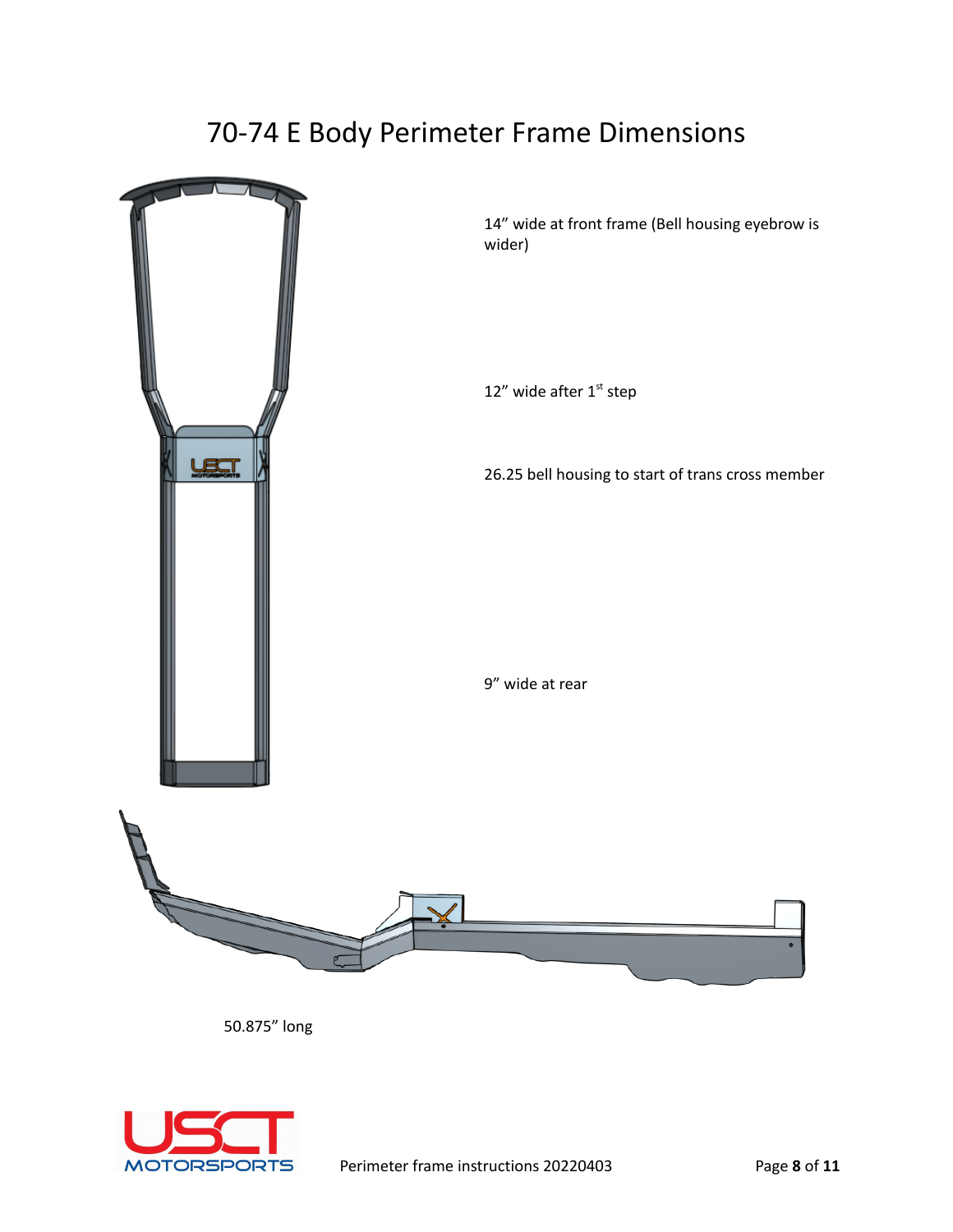# 67-74 A Body Perimeter Frame Dimensions



15" wide at front frame (Bell housing eyebrow is wider)

12" wide after 1<sup>st</sup> step

9" wide at rear



44.5" long

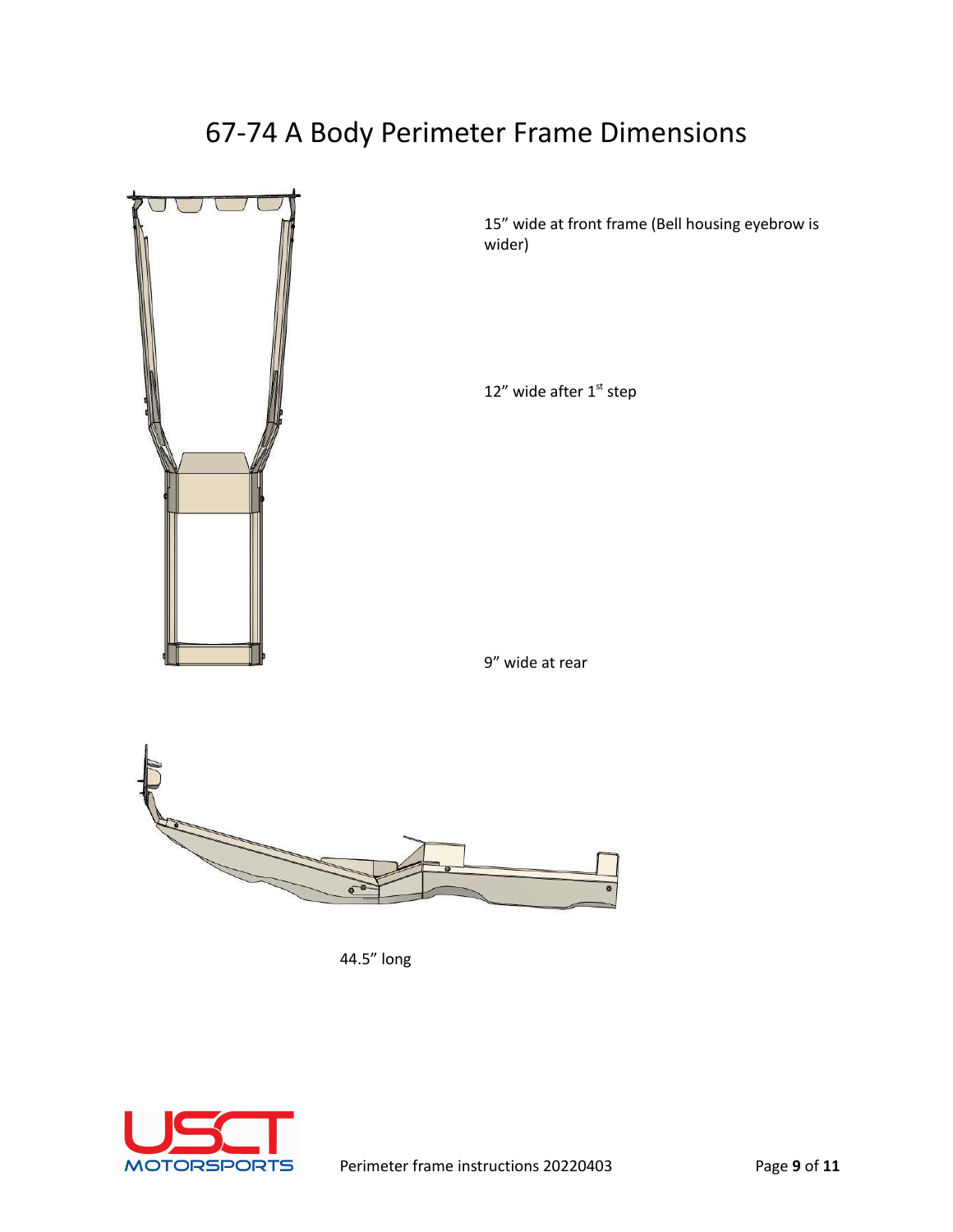## 66-70 B Body Perimeter Frame Dimensions



51.375" long